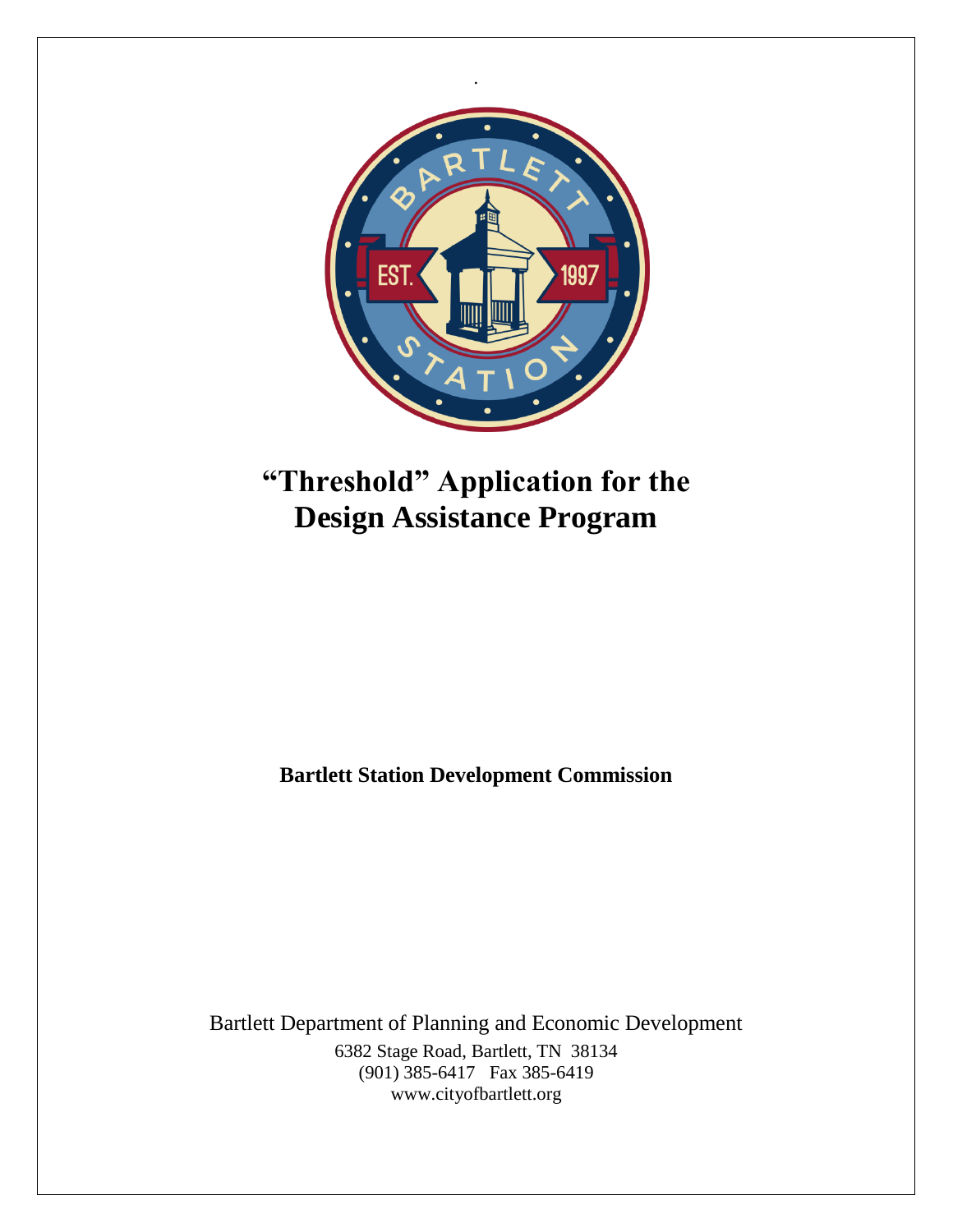## **Design Assistance Program "Threshold" Application**

#### **The Design Assistance Program**

- 1. The purpose of the Design Assistance program is to obtain **significant improvements to building facades, including new buildings or building additions,** in office and commercial properties within the Bartlett Station District by offering grant funds toward the cost of improvements that follow the **Bartlett Station Design Guidelines**.
- 2. The Commission will offer a grant of up to fifty percent (50%) of the cost of such design and construction, with the grant not to exceed a maximum set by the Commission. (The percentage will depend on the degree to which the improvements comply with the Design Guidelines.) Grant funds will be available only in specific areas within Bartlett Station designated by the Commission.
- 3. Secondary improvements to the appearance of the property landscaping that conceals parking areas, moving parking from the front to the rear of a building, etc. — may be eligible for grant assistance
	- only in conjunction with façade improvements and
	- only if the Commission determines that such secondary improvements contribute sufficiently to achievement of the Bartlett Station Design Guidelines.
- 4. Repairs and maintenance painting alone, parking area re-paving, re-roofing, etc. are not eligible for assistance.
- 5. Grant funds will be issued as a **reimbursement** to the property owner upon completion of the project in accordance with the plans approved by the Bartlett Station Commission.

#### **This Application**

- 1. The purpose of this application is to determine the property owner's intent with regard to
	- a. the type, scale, and character of improvements proposed and
	- b. the total amount of funds to be spent on the grant-eligible improvements.
- 2. The estimate of total funds to be spent is understood to be approximate until more detailed plans are prepared; however, the Commission will use this estimate to "earmark" a portion of the total funds designated for grants.
- 3. It is expected that the property owner will have engaged a qualified architect for advice on item "1a" and the architect or a qualified building contractor for advice on item "1b." (Contact the Bartlett Department of Planning and Economic Development for a list of architects qualified for grant-supported work under the Bartlett Station Design Guidelines. Other architects are acceptable if qualifications are approved by the Commission.)

#### **Formal Grant Application**

Once "earmarking" of grant funds has occurred, the applicant will have a reasonable period of time, not to exceed six (6) months, to submit the formal grant application. That application must include

- plans at a level of detail sufficient to satisfy the Commission that the project will comply with the Bartlett Station Design Guidelines (or to show the degree to which it will comply) and
- assurance that the property owner has the financial means to complete the project.